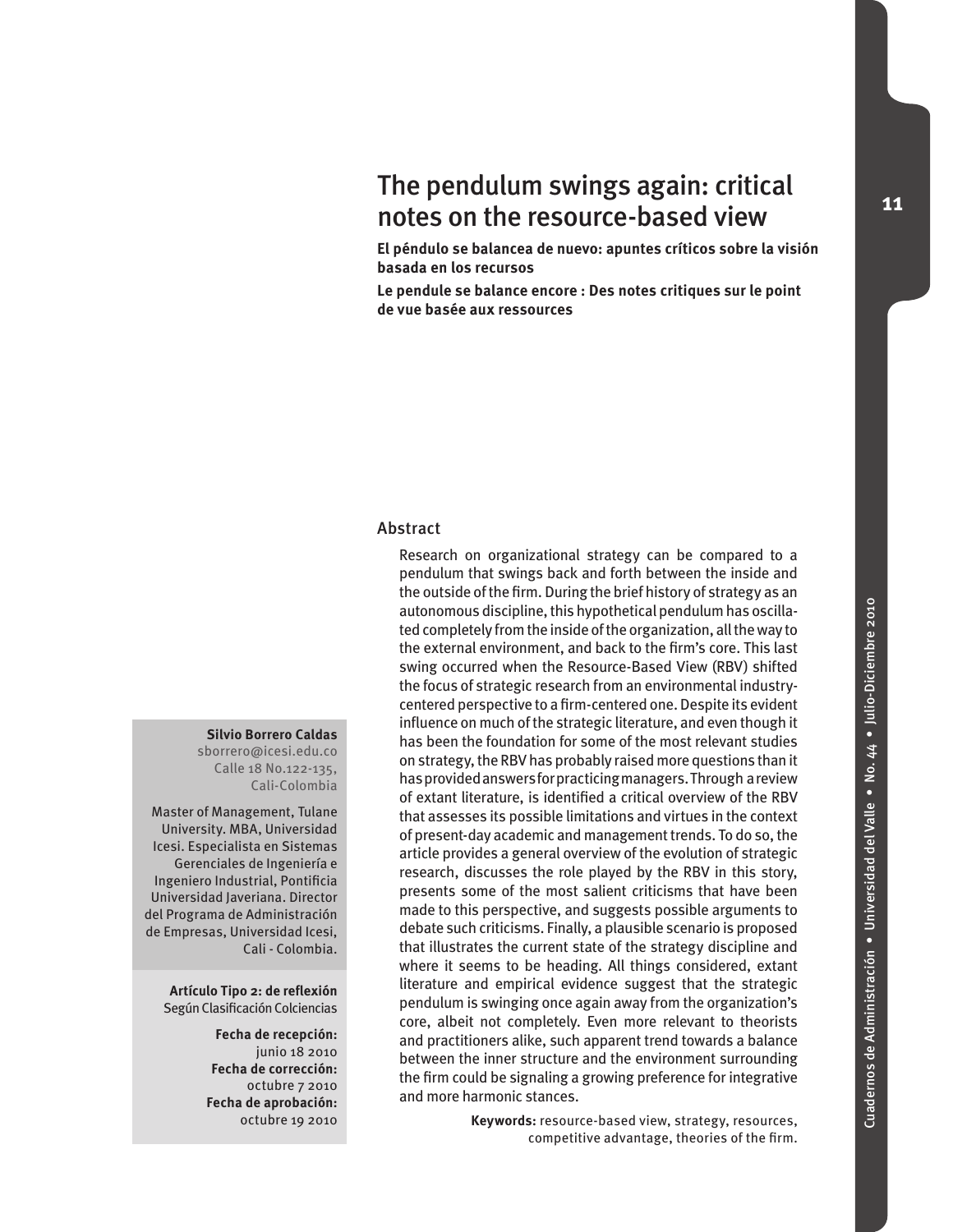# **El péndulo se balancea de nuevo: apuntes críticos sobre la visión basada en los recursos**

**The pendulum swings again: critical notes on the resource-based view**

**Le pendule se balance encore: Des notes critiques sur le point de vue basée aux ressources**

#### Resumen

Las investigaciones en estrategia organizacional se pueden comparar con un péndulo que oscila entre el interior y el exterior de la empresa. Durante la breve historia de la estrategia como disciplina autónoma, este péndulo hipotético ha oscilado completamente desde el interior de la firma hasta el ambiente exterior, y de regreso al núcleo organizacional. Esta última oscilación tuvo lugar cuando la Visión Basada en los Recursos (VBR) cambió el foco de las investigaciones en estrategia de una perspectiva centrada en la industria a una perspectiva centrada en la empresa. A pesar de su evidente influencia sobre la literatura estratégica, y aunque ha sido fundamental para algunos de los estudios más relevantes en este tema, la VBR también ha sido blanco de críticas y es posible que haya generado más interrogantes que respuestas. Mediante una revisión de literatura, se identifica que este artículo confronta posibles limitaciones y virtudes de la VBR en el contexto de las actuales tendencias académicas y gerenciales. Para ello, este trabajo hace una reseña general de la evolución de la investigación en estrategia, discute el papel que la VBR ha desempeñado en esta historia, presenta algunas de las críticas que se han hecho a esta perspectiva, y sugiere posibles argumentos para rebatir tales críticas.

**Palabras clave:** visión basada en los recursos, estrategia, recursos, ventaja competitiva, teorías de la firma.

# **Le pendule oscille de nouveau: des notes critiques sur le point de vue ressources**

**The pendulum swings again: critical notes on the resource-based view**

**El péndulo se balancea de nuevo: apuntes críticos sobre la visión basada en los recursos**

#### Résumée

La recherche sur la stratégie organisationnelle peut être comparé à un pendule hypothétique qui oscille d'allée et retourné entre l'intérieur et l'extérieur de l'entreprise. Pendant la brève histoire de la stratégie comme discipline autonome, ce pendule a oscillé complètement de l'intérieur de l'organisation, jusqu'à l'environnement externe, et de nouveau au noyau de l'entreprise. Cette dernière oscillation s'est produite quand le point de Vue Basé aux Ressources (RBV par ces sigles en anglais) de l'entreprise a décalé le centre de la recherche stratégique d'une perspective environnementale et centrée a l'industrie, jusqu'à une centrée à l'entreprise. Malgré son influence évidente sur une grande partie de la littérature stratégique existante, le RBV a posé davantage de questions qu'il a fourni des réponses pour les administrateurs pratiquants. Cette perspective a été en même temps la cible de beaucoup de critiques et la base pour certaines des études les plus appropriées sur la stratégie. Cet article présent un regard critique du RBV qui évalue ses possibles limitations et vertus dans le contexte de tendances académiques et de la gestion actuels. À cet effet, cet article fournit une vision générale de l'évolution de la recherche stratégique, analyse le rôle joué par la RBV dans cette histoire, présente les critiques les plus significatives qui ont été faites à cette perspective, et suggère des possibles arguments pour débattre ces critiques. Finalement, on propose un scénario plausible qu'illustre l'état actuel de la discipline de la stratégie et où elle semble se diriger. En tout considérant, la littérature existante et l'évidence empirique suggèrent que le pendule stratégique se balance de nouveau loin du noyau de l'organisation, quoique pas complètement. Bien plus significatif pour les théoriciens et les praticiens de même, une telle tendance apparente vers un équilibre entre la structure intérieure et l'environnement qui entoure l'entreprise pourrait signaler une préférence croissante pour les positions intégrantes et plus harmoniques.

**Mots clef:** vue basée aux ressources, stratégie, ressources, avantage compétitif, théories de l'entreprise.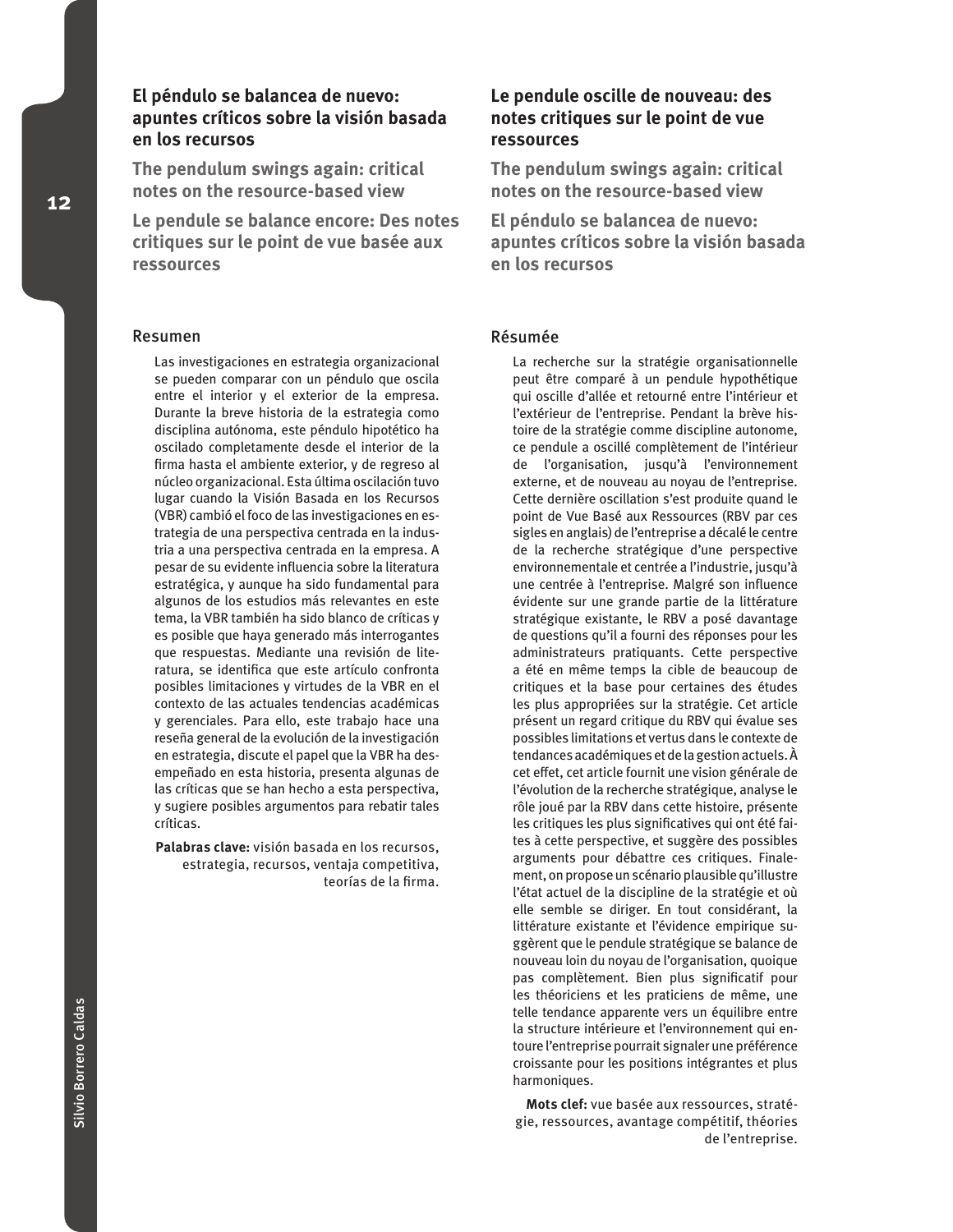# 1. Introduction

**Generally** speaking, the Resource-Based View (RBV) literature seems to raise more questions than it provides answers about strategic choices that enable a firm to generate a competitive advantage (Connor, 2002). Appealing indeed-especially in a theoretical fashion-but often ineffective as a management tool for practitioners, the RBV has provoked ardent debates amongst strategy researchers that are still far from being settled. And yet, despite having been the target of some harsh questioning, this perspective has also influenced much of the last decade's studies on strategy. Areas of great relevance and actuality for the organizational sciences, such as the Knowledge-Based View of the firm (Grant, 1996) or the Dynamic Capabilities Theory (Eisenhardt & Martin, 2000; Teece, Pisano, & Shuen, 1997), strongly rely on resource-based strategies, highlighting the main role played by the RBV in the construction of strategic theory. A critical analysis of the RBV that assesses its possible limitations and virtues in the context of current academic and management trends can shed some light not only on the state of the art in RBV-related studies but also on the bearing that this research might follow in years to come. Understanding where and how this field is heading to is evidently useful for both theorists and practitioners: whereas theorists will certainly benefit from gaining a keener knowledge of the strategy field and how the most salient theories relate to each other, practicing managers will likely appreciate any insight into current and future trends on best management practices.

This article provides a general overview of the evolution of strategic research, discusses the role played by the RBV in this history, presents the most relevant criticisms that have been made to this perspective, and suggests possible arguments to debate such criticisms. Finally, the article proposes a plausible scenario to illustrate the current state of the RBV

and infers possible research venues that would further advance present knowledge in resourcebased strategy.

# 2. The strategic pendulum

In a quite interesting-though unconventional-literature review, Hoskisson et al. (Hoskisson, Hitt, Wan, & Yiu, 1999) presented a graphic metaphor to illustrate the evolution of strategic theories throughout the twentieth century. The appealing image used by these authors compared research on organizational strategy to a pendulum that swung between the inside and the outside of the firm. During the last half century, this metaphoric pendulum has oscillated completely from the inside of the organization, with the structure-based theories of the firm; all the way to the external environment, per the industrial-organizational (IO) economics' postulates; and back to the firm's core, given the centrality of the firm's strategic assets within resource-based perspectives.

#### 2.1. Early Studies on Strategy

A chronological account of the most influential currents in strategic theory's brief history might be useful in understanding Hoskisson et al.'s simile. The first formal studies date back to the 1960s, and include such classic works as Chandler's explanations of strategy based on the structure of the firm (Chandler, 1962), Ansoff's discussion of strategy at a corporate level of analysis (Ansoff, 1965), and Learned's description of business cases that involved definition of firm policies (Hoskisson et al., 1999; Learned, Christensen, & Andrews, 1961). Even if they did not explicitly acknowledge any influence from earlier authors, these first studies on strategy were greatly based on seminal publications about the growth of the firm (Penrose, 1959) and the functions that the leader of a firm should perform (Barnard, 1938; Selznick, 1957). Consequent with the generally static conception of the firm common to these seminal studies, early work on strategy made special emphasis on the organizations' processes, its internal characteristics, and the power structures and struggles that took place within.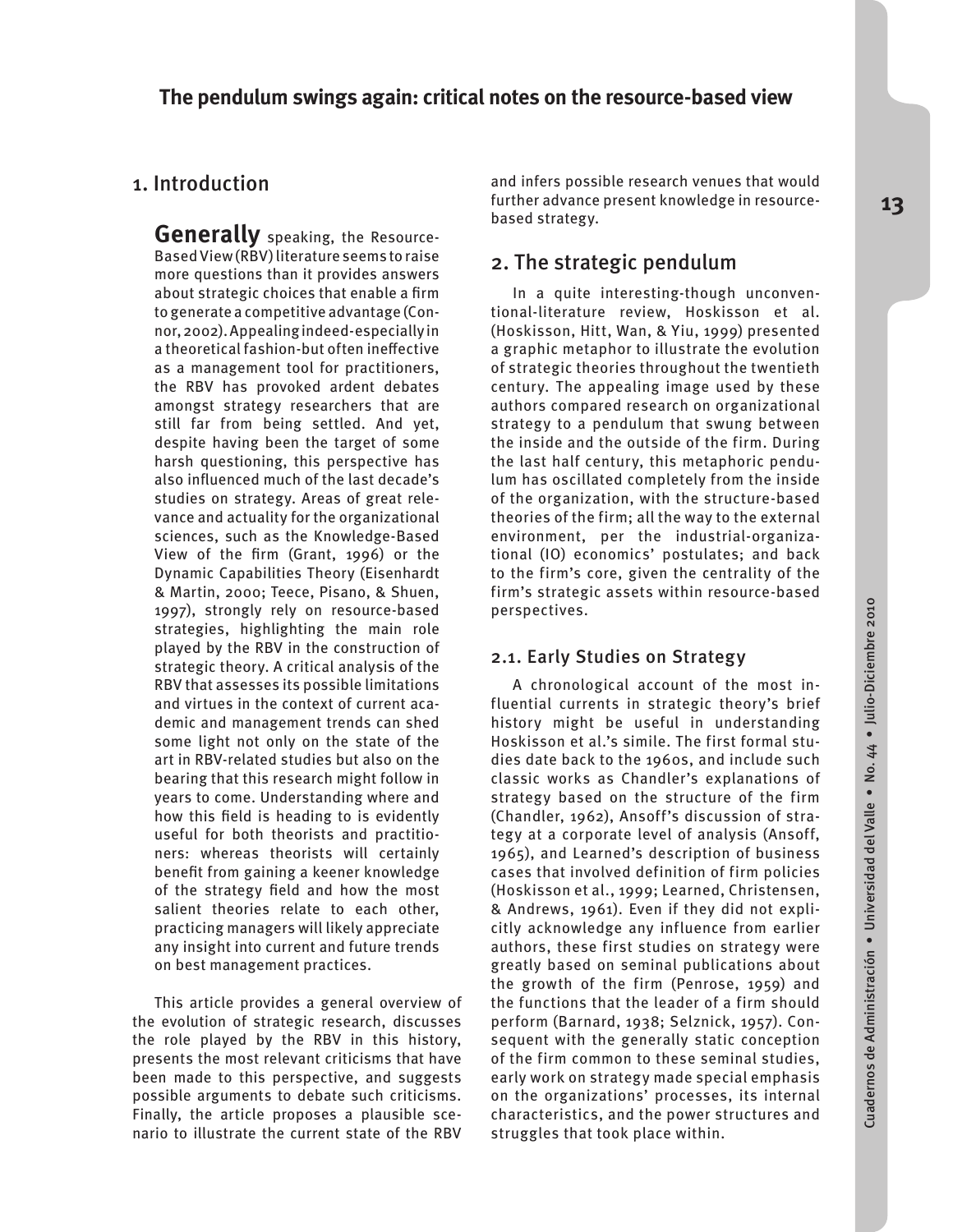#### 2.2. IO Economics

Sharply contrasting with this firm-centered perspective, research on strategy in the late 1970s and early 1980s shifted its focus to the environment and the industrial sectors (Hoskisson et al., 1999). The influence of economics—and in particular IO economics—was quite evident not only in the topics investigated but also in the type of empirical methods utilized. Research became more methodologically rigorous, and the inductive study of individual business cases was greatly replaced by quantitative models derived from large-scale statistical analyses. Among other propositions that fell into this time span, Porter's Five Forces Model and its consequent analyses of industries and sectors (Porter, 1981), all of which were conceived through an IO economics' logic, were especially conspicuous. Hence, after roughly two decades of a prevailingly internal focus by account of the structural strategists, Hoskisson's metaphoric pendulum had swung to the opposite end, out of the firm.

#### 2.3. Organizational Economics

Due to the strong influence of classic economists, most IO authors treated the firm as a sort of "black box" of which they were not aware or did not care much about (Hoskisson et al., 1999). Departing from this school of thought, some economists got interested in the phenomena that occurred inside the organizations and in the manners in which strategic management related with these phenomena. This branch of the economic sciences would thus give birth to such theories as Transaction Cost Economics (Williamson, 1991, 1993) and the Agency Theory (Fama, 1980; Jensen & Meckling, 1976), built upon classic postulates about the nature of the firm and how the firm exists only as a vessel to minimize transaction costs (Coase, 1937). Further development of these theories pushed the pendulum back towards the organization, and shifted strategy studies closer to their original firm-level of analysis.

#### 2.4. Resource-Based View

With the diffusion of Wernerfelt's RBV in the late 1980s and early 1990s (Barney, 1991; Wernerfelt, 1984), the pendulum seemed to be completing its swing back to the inside of the organization. In open opposition to the IO Economics' theses of positioning and repositioning in response to environmental shifts (Connor, 2002), the RBV stated that firms could not build compe-

titive advantages only by seizing the resources available in the environment around them, or by implementing strategies to achieve favorable positions in their competitive industry (Barney, 1991). On the contrary, the RBV argued that only through the possession and exploitation of *rare, unique, valuable*, and *inimitable* resources a firm could generate competitive advantage. Among other reasons that justified this new perspective, RBV proponents argued that there was a generalized dissatisfaction with the currently prevalent IO postulates (Grant, 1991).

By definition, the RBV posture implied that the organization must develop such strategic resources from its own structure and within its own capabilities. Clearly, the RBV was signaling a renewed interest in the firm's structure—and the firm resources—as the foundation upon which a firm could build its strategy. The strategic pendulum was thus completing a full oscillation, swinging back to the firm's inner core. The pendulum analogy, and how this oscillation corresponds to different moments in time, can be observed in Figure 1.

### 3. Creation of competitive advantage

Largely because of the IO economists' influence, much of the research on competitive advantage before 1990 assumed that strategically relevant resources were rather homogeneous within a given industry, and that they were easily transferrable across the firms in that industry (Barney, 1991). By this posture, strategic resources were thus available to be appropriated by any of the actors within the same competitive environment, and the purpose of the organizational strategy was to seize a favorable position relative to the firm's rivals (Porter, 1981). To achieve this objective, a firm's strategy had to be implemented through defensive or offensive actions that responded to five competitive forces; these forces, in turn, determined the competitive nature of an industry or sector. The most adequate strategy would therefore be the result of a careful environmental analysis, and its successful implementation would allow the firm to achieve higher profits than its direct competitors.

#### 3.1. Strategic Resources

The RBV departed from this environmental conception of strategy. Building on classic theories of the firm (Penrose, 1959), RBV theorists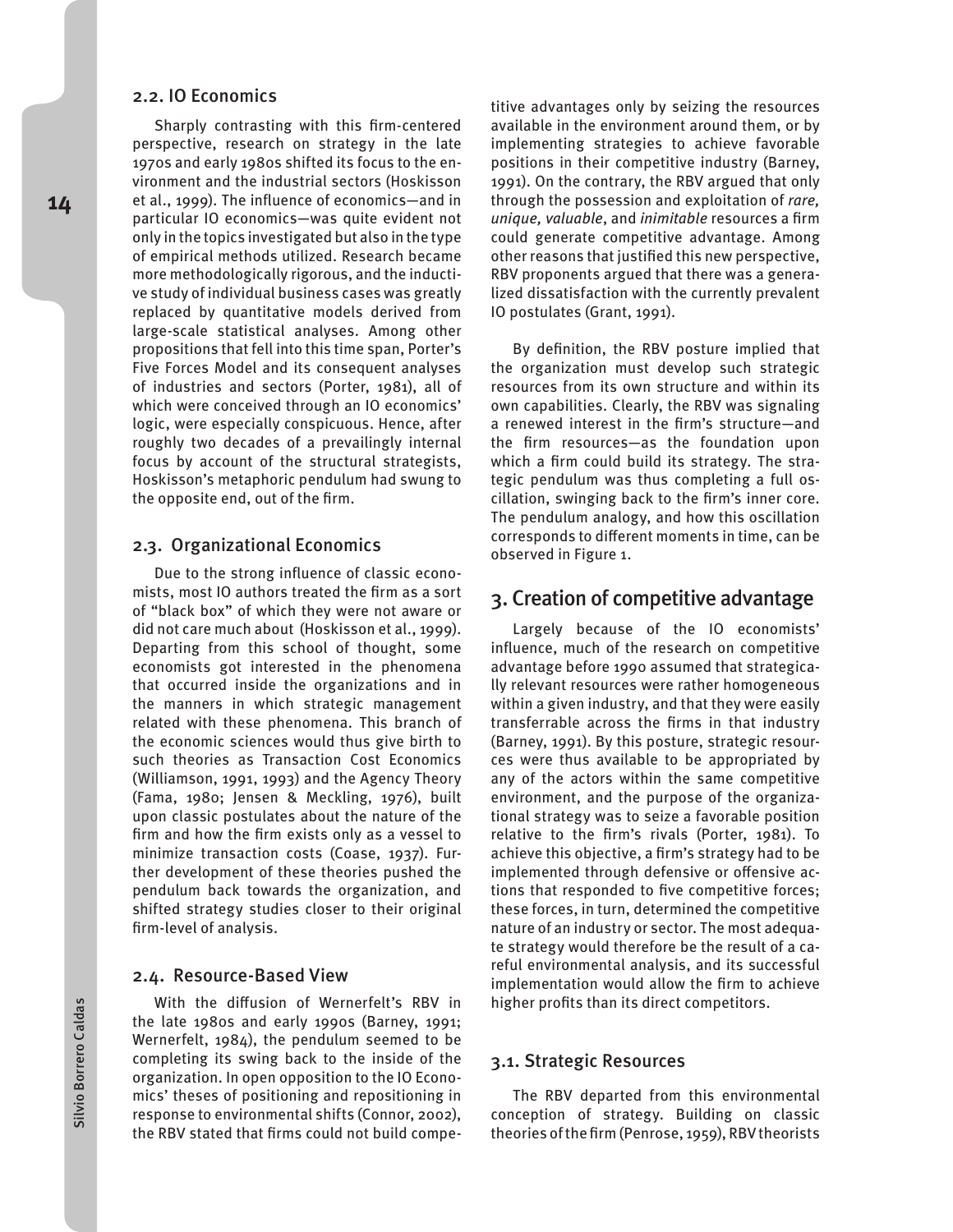

expanded and complemented the original static view of the organization to propose a more dynamic approach (Connor, 2002). Arguing that an industry-based view did not adequately explain the asymmetries in strategies and performance levels usually encountered across different firms, the RBV challenged the IO economists' essential assumptions and suggested that the industries and sectors might actually be heterogeneous in terms of the strategic resources controlled by the organizations nested in them (Barney, 1991; Wernerfelt, 1984). Moreover, the RBV affirmed that this heterogeneity across different firms was accentuated by the difficulty to transfer certain resources from one firm to the other, which hindered industry homogenizing via exchange, imitation, or acquisition of key resources. Therefore, according to this proposition, a firm could differentiate itself from its competition by strategically developing and deploying specific resources. At the same time, an effective differentiation would eventually lead to the generation of a competitive advantage over other firms, considering that such a competitive advantage would result when the firm successfully implemented valuecreating strategies that were not simultaneously implemented by any other competitor (Barney, 1991).

Differentiating resources might include any type of assets, capacities, processes, attributes, information, or knowledge, susceptible of being controlled and exploited to improve a firm's efficiency or efficacy. That is, appealing to the strategic analysis traditional language, strategically relevant resources were equivalent to those strengths that an organization could utilize to conceive and implement its strategy (Barney,

1991). Usually, the most likely resources to be strategically deployed in order to generate competitive advantage were intangible assets, such as core competencies, dynamic capabilities, human and social capital, strategic human resource practices, firm structure, organizational culture, and management expertise (Connor, 2002; Teece et al., 1997).

### 3.2. Deriving a Competitive Advantage from the Resources

By Barney's definition (1991), a competitive advantage results when an organization successfully implements a value-creating strategy that is not simultaneously implemented by any other competitor. It must be noted, though, that not all resources allow the firm to build a competitive advantage of this sort, even if these resources reflect firm strengths or if they are useful in making the firm operation more effective. According to the RBV, two essential characteristics account for the potential of a resource to be eventually turned into a competitive advantage: the resource's *value* and its *rareness*. That is, in order to be an effective source of competitive advantage, a resource must be valuable enough so that it allows the firm to effectively exploit environmental opportunities and that it protects the firm against external threats, be it from the environment or from its rivals. However, if such valuable resources are also available to multiple firms, they cease to offer any advantage at all, as a potential competitor might use the same resources to implement similar strategies and thus cancel any potential differential in competitiveness. Therefore, for a resource to be a likely source of competitive advantage, it must not only be valua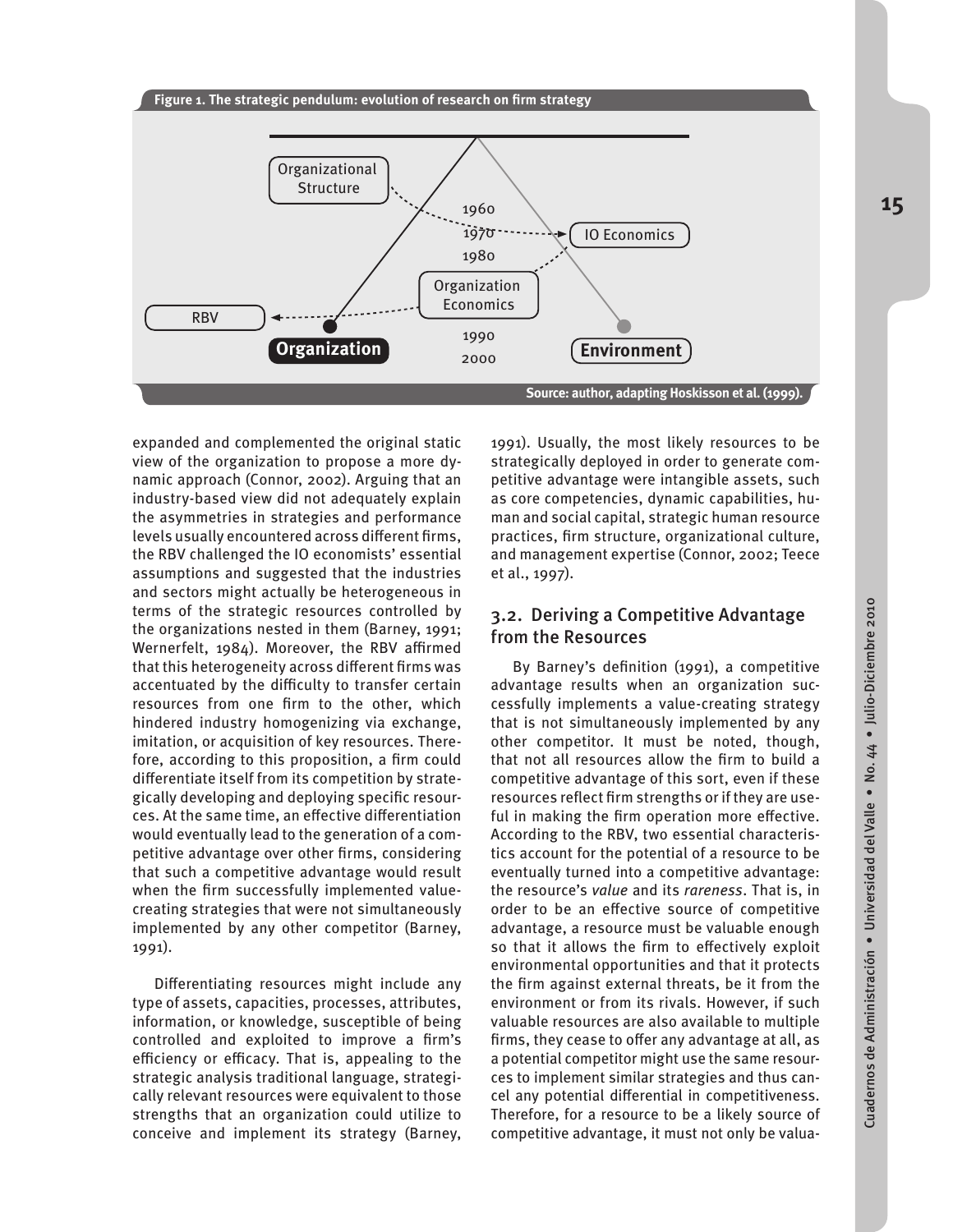ble but also rare enough so that other firms do not have access to it, or that it results so expensive or difficult to obtain it that it is not profitable to even attempt doing it. It follows that the more intangible and firm-specific such strategic resources are, the more likely they are to be deployed by the firm and exploited as sources of competitive advantage (Amit & Schoemaker, 1993).

On the other hand, if a competitor is somehow able to replicate the benefits obtained from a valuable and rare resource-by duplicating the latter or by substituting it by a functionally equivalent alternative-any advantage derived from such resource will be short-lived. Consequently, in addition to *value* and *rareness*, two other characteristics are needed for a resource to effectively generate and maintain competitive advantage over time: that it is *difficult to imitate* and that it is *unlikely to be substituted* by other resources. In other words, it is the coexistence of *value, rareness, inimitability*, and *non substitutability* which ultimately accounts for a resource's capacity to generate competitive advantage.

This having been said, it should be noted that strategic assets might be insufficient to generate a competitive advantage by themselves, even if they are valuable, rare, inimitable, and hard to substitute: firms usually require that complementary strategic assets are *bundled*  together in unique manners to effectively create a competitive advantage. In other words, it might not be the resource what is unique per se, but, instead, a smart deployment of several strategic resources that together generate a synergic effect (Connor, 2002). Therefore, the most critical intangible asset for a firm to create—and maintain—competitive advantage is management itself, and whatever managers can do in terms of bundling complementary assets in a unique manner. In fact, an extreme case of uniqueness, and therefore of the likeliness of a strategic resource to generate a competitive advantage, would be some key bundle of intangible assets that is so diffuse that not even the firm itself is capable of explaining, much less of replicating or transferring it to another firm.

### 4. Sustainability of the competitive advantage

Whenever all the other competitors are incapable of duplicating the benefits of a valuecreating strategy, not only is there a competitive advantage but such an advantage will also be *sustained* over time (Barney, 1991). That is, a competitive advantage is truly sustained only if it survives rival efforts to copy it, at least up to a point when competitors no longer persist in such imitation efforts.

As discussed before, such sustained competitive advantage can be obtained by strategically exploiting resources that are valuable, rare, difficult-to-imitate, and nonsubstitutable, all of which can depend not only on the nature of the resource itself but also on the firm's capacity to control it and on the dynamics that take place within the firm's competitive environment. In fact, if certain specific environmental conditions are not fully met, the competitive advantage is not sustained and it fades away in a relatively short term.

#### 4.1. Heterogeneity and Imperfect Mobility

For starters, the RBV's latticework is built on the basic assumptions that resources are heterogeneous and difficult to transfer across different firms (Barney, 1991). Should these basic assumptions be proven to be invalid, the whole theoretical rationale behind the RBV would fall apart for lack of a solid foundation.

#### 4.2. Limits to Competition

On the other hand, besides the fulfillment of these sine qua non conditions, it has been suggested that there must be *ex-post limits to competition* and *ex-ante limits to competition* for a unique resource to generate a competitive advantage that is also sustained (Peteraf, 1993). Ex-post limits to competition refer to those environmental forces that restrict rival actions for any superior rents generated by a firm's exploitation of unique resources, after the latter has achieved an advantageous position. If ex-post competition is allowed, the firm's superior rents would vanish as a consequence of the augmented offer of previously rare resources. Competition can also erode the rents of a firm that has achieved a monopolistic position—starting from a competitive advantage—by preventing this firm from restricting the offer in its own favor.

Ex-ante limits to competition are those forces that constrain competition prior to a firm attaining a competitive advantage. These limits are important because they keep the implementation costs of a resource-based strategy low enough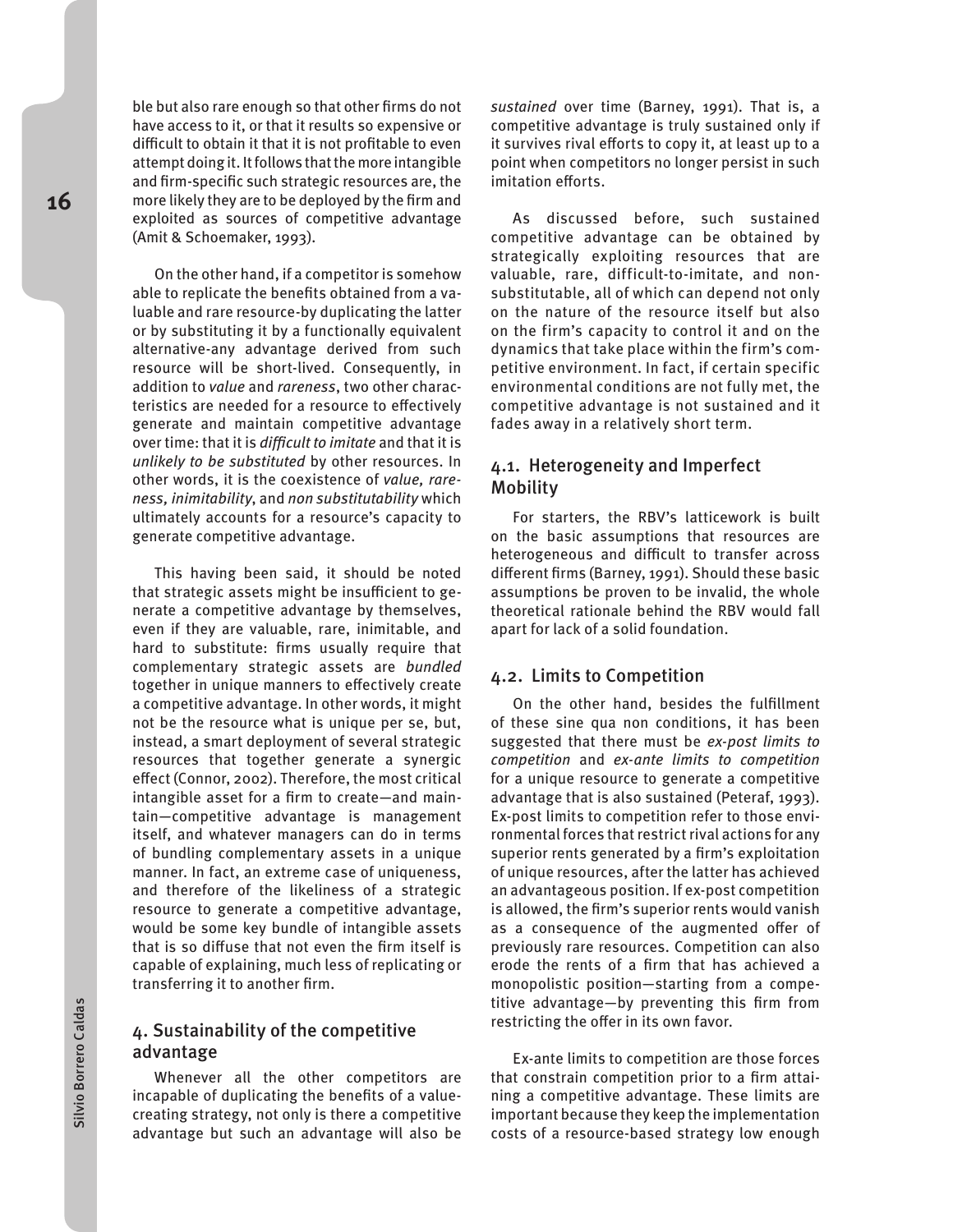to keep them from offsetting the strategy's anticipated rents. If two or more firms, similarly endowed in strategic proficiency, perceived a priori that a privileged strategic position would allow them to exploit a unique resource, possibly achieving a competitive advantage, a fierce competition for such strategic position would inevitably take place. Subsequent escalation of competition could very likely reach a point that made expected rents unattractive compared to the cost required to obtain them. That is, profitability of a given strategy depends not only on the returns expected from its implementation but also on the anticipated costs implicit in such implementation.

### 4.3. Causal Ambiguity

An interesting condition that has been proposed by some RBV authors is that causal ambiguity. That is, if the causal relationships that make it possible to create a competitive advantage based on a smart deployment of strategic resources are clear to competing firms, they might reverse-engineer the process and implement similar value-creating strategies, thus eroding whatever advantage the focal firm had attained (Connor, 2002). To prevent this from happening, it is not only necessary that competing firms do not understand the causal links between resources and performance, but also that the focal firm itself does not clearly understand such causal links. That is, it would appear that successful managers should not be very sure of what they do right in order to prevent strategic knowledge spillovers. Interestingly enough, the absence of a formal strategy could actually be beneficial for the firm as long as it keeps competitive advantage from being analyzed and understood by rival organizations.

#### 4.4. Other Environmental Factors

There is a last caveat. Even if a resource is valuable, rare, inimitable and non-substitutable, and even if conditions of resource heterogeneity within an industry, imperfect mobility of such resources across firms, ex-post limits to competition, ex-ante limits to competition, and causal ambiguity are met, other exogenous factors could threaten a competitive advantage's sustainability. Events such as a major change in a technology paradigm or some other disruptive market shift could render such unique resource—and any competitive advantage derived from it—obsolete (Barney, 1991; Priem & Butler, 2001a).

# 5. Limitations of the RBV

Ironically enough, such a firm-centered perspective as the RBV, which by challenging prevalent environmental models of competitive advantage pulled the pendulum back to the organization's core, has eventually shown its vulnerability to the changing conditions of a competitive environment. This circumstance, summed up to the criticisms expressed by other currents within the strategic field, has evidenced potential flaws in the RBV's formulation. Even though the popularity and wide acceptance of the RBV are unquestionable, several authors have expressed their concerns about both the *theoretical value* of the RBV and its *practical utility* as a strategic management tool (McWilliams & Smart, 1995; Ryall, 1998).

### 5.1. Theoretical Value

Among other criticisms about the doubtful theoretical value of the RBV, (McWilliams & Smart, 1995; Priem & Butler, 2001a; Ryall, 1998), Priem and Butler's observations—which focus on Barney's (1991) discussion on the conditions necessary to create competitive advantage rather than on such advantage's sustainability—are particularly noteworthy. These authors argue that, to be considered a theory, a system must be stated in the form of law-like generalizations that include *generalized conditionals*, expressed in terms of operators of an if/then type; *empirical content*, susceptible of being tested for falseness as proposed by Popper in 1959; and *nomic necessity,* so that the occurrence of a particular phenomenon is causally related to some other phenomenon and does not happen merely by chance.

*Generalized Conditionals.* Being stated in terms of if/then operators (e.g., *if* a resource is valuable and rare *then* it can generate competitive advantage), the RBV clearly involves generalized conditionals and therefore fulfills the first criterion to qualify as a theoretical system, something that even its most acrid critics acknowledge. With respect to the other two criteria proposed by Priem and Butler, though, the RBV might fall short of qualifying as a theory or as a theoretical system.

*Empirical Content.* Of these criteria, the empirical content of the RBV is especially critical: a careful rephrasing of its hypotheses could evidence a tautological and self-verifying nature (Priem & Butler, 2001a, 2001b). The accusation of tautology can be better illustrated by evaluating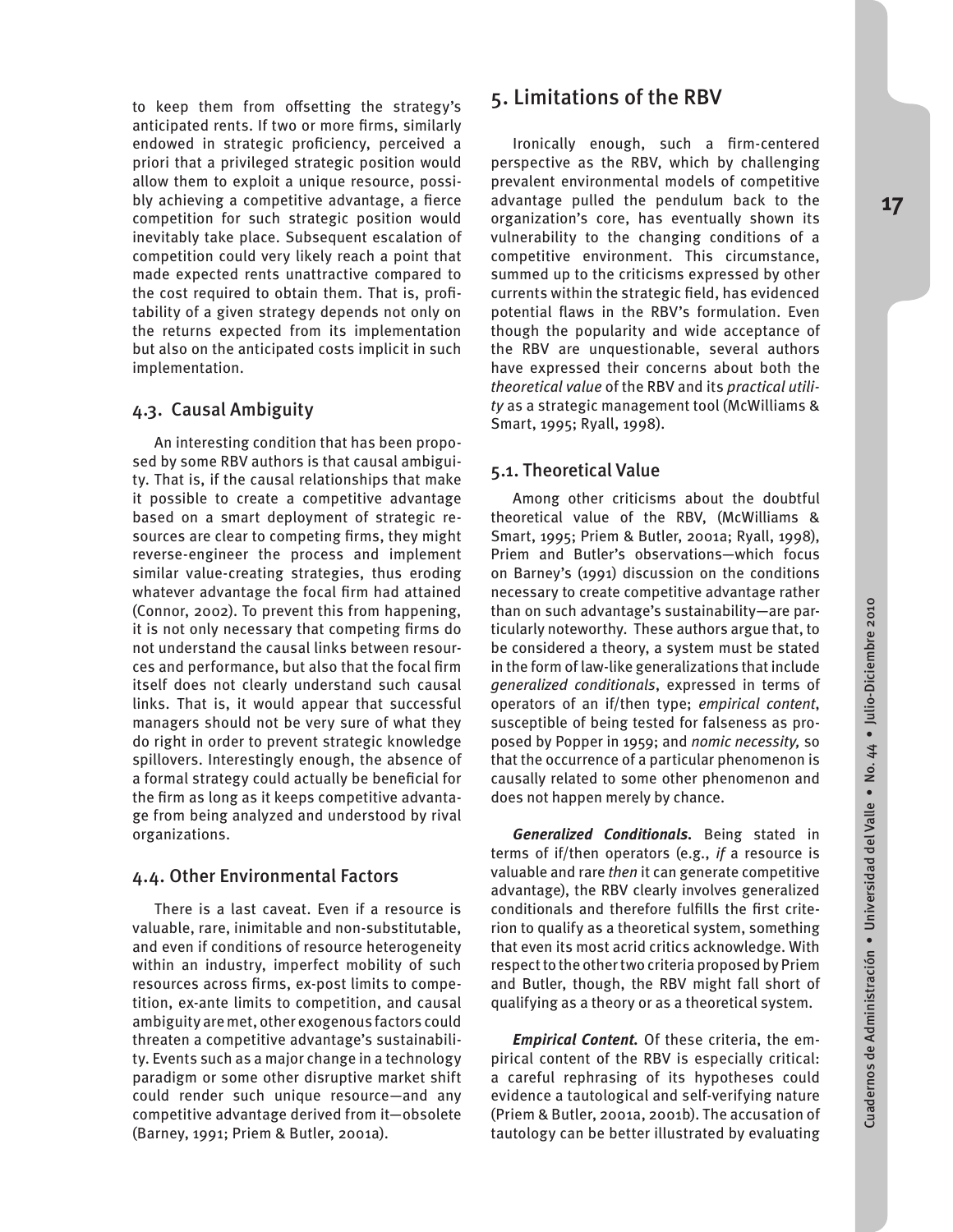the RBV's central thesis. That is, Barney proposes that "a valuable and rare resource can be a source of competitive advantage" (Barney, 1991). Barney himself, however, states that a competitive advantage is the result of a successful implementation of a "value-creating strategy that is not simultaneously implemented by any other competitor", which evidently defines competitive advantage in terms of *value* (explicit in the value-creating condition) and *rareness* (implicit in the fact that the strategy has to be unique and non-replicable). Barney's statements can be rephrased in a condensed fashion as follows: "valuable and rare resources create competitive advantage, and competitive advantage implies a rare creation of value". From this point of view, the RBV's rationale exhibits a circular logic that makes it true by definition—and hence renders it as tautological—all of which prevents the theoretical proposition to be empirically verified.

*Nomic Necessity.* Regarding the RBV's nomic necessity—the causal nature of a theory that guarantees that any related phenomenon does not occur by spurious relationships or confounding variables—Priem and Butler do not even bother to examine it given the absence of empirical content that its tautological nature allegedly evidences (Priem & Butler, 2001a).

On the other hand, the RBV has also been accused of presenting an "elemental fallacy" (Priem & Butler, 2001a): just as the IO economists' environmental models simplify their analyses by making implicit assumptions about the demand side, something which Barney and others criticized in their time, the RBV simplifies the organizational reality by making assumptions about the resource side. Indeed, the RBV's analyses are facilitated by assuming that strategic resources are heterogeneous in nature and imperfectly mobile. Moreover, given that it is the market which normally determines a resource's value in terms of the resource's potential to exploit opportunities or neutralize threats in the environment, value in the resource-based perspective is therefore greatly determined by factors exogenous to the organization—and not only by its leaders' strategic decisions—a fact that apparently contradicts the RBV's essentially endogenous theses.

#### 5.2. Practical Utility

Management theories should be of practical value to practitioners, and the ultimate test for a theory should be that it really contributes to

an improvement in the art of managing (Connor, 2002). Consequently, the assessment of the RBV should focus on determining whether it actually helps managers do their jobs. In this sense, the RBV has been criticized for its lack of operational validity, evident in its descriptive nature and in the absence of formulas or practical prescriptions that help managers understand and apply this perspective. Moreover, the RBV tends to favor post facto descriptive analyses of large successful corporations that comprise only a small portion of the business environment, and consequently (and lightly) tend to dismiss small firms and their management practices. Ironically, small, unsuccessful organizations that certainly could use some help to improve their strategies—are by definition ill-equipped in terms of strategic assets and therefore have more trouble identifying value-creating strategies based on firm resources than their larger counterparts.

The RBV deliberate focus on intangible strategic assets might also explain its alleged lack of practical utility, given the sheer difficulty managers will encounter when trying to recognize, transform, and utilize intangibles. Formulations of the RBV are often rhetoric in nature, plagued with qualitative and diffuse terms that offer little advice for practicing managers about how to create competitive advantage from strategic assets. And hereby rests an intriguing paradox: the same condition of ambiguity that shields a firm's resource-based strategy against replication by its rivals—thus assuring sustainability of a competitive advantage—is a double-edged sword that makes the RBV merely descriptive and therefore impractical for managers. That is, if strategic assets should be bundled together in such a diffuse manner that not even the managers knows exactly what the firm is doing right, it is hard to argue in favor of the RBV as a systematic, deliberate form of strategic management.

Such a non-prescriptive quality of the RBV could also be the result of its authors' particular conception of value as some kind of "black box", beyond the scope of their research. Interestingly enough, both the RBV and IO Economics, opposite poles in the strategic pendulum's oscillation, suffer of analogous weaknesses caused by making assumptions that simplify the reality may be in excess—and by hurriedly dismissing critical factors and conveniently ignoring their causal relationships or intrinsic mechanisms. The appropriate operational contexts of the RBV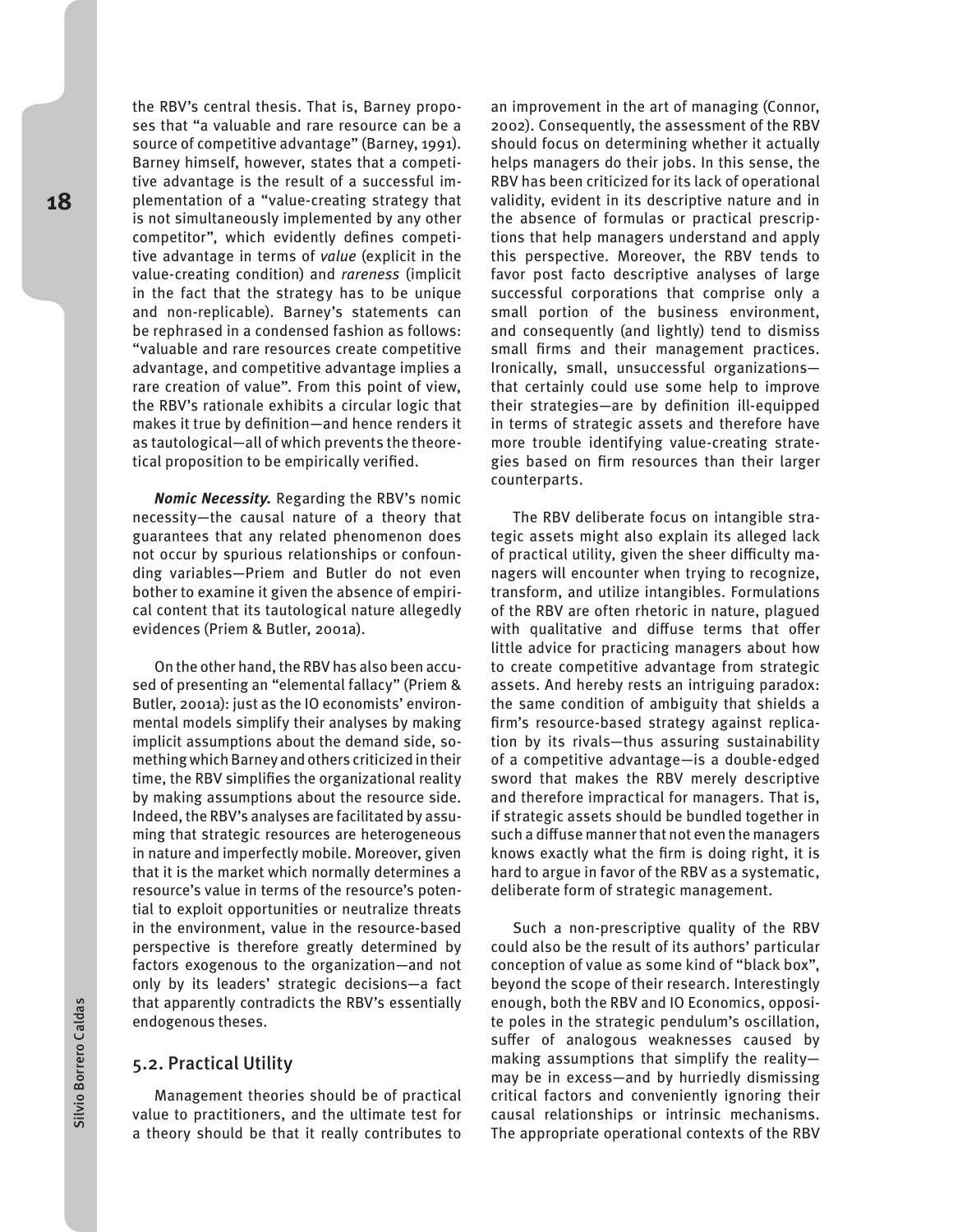are still to be defined, especially in relation to this perspective's conception of value, something that limits its practical applicability in an organizational setting. The essentially static nature of the RBV often results in loosely-stated claims about how useful certain resources can be, without clearly explaining how, when, and where these resources might be useful. Such ambiguity in the operationalization of one of its central components inevitably restricts a firm's capacity to identify opportunities a priori and effectively manipulate relevant variables to obtain successful results.

### 5.3. Equifinality

It has also been noted that firms might achieve superior performance and above-average value—and thus generate competitive advantage—without necessarily applying or even understanding the RBV (Priem & Butler, 2001a), which suggests the possibility of a reverse or uncertain causality in many of the cases studied. That is, it is unclear whether superior performance in large successful companies is actually driven by resource-based strategies or if large companies are just better equipped with strategic assets that eventually result in competitive advantages. All of this not only suggests diffuseness of the constructs that define the RBV but also unveils an *equifinality* in the processes leading to a competitive advantage. If the latter is true, the RBV would in fact be unnecessary in much of the related research, given that competitive advantage and superior performance would be totally explainable by means of other theories.

#### 5.4. Other Criticisms

There have been other, more recent criticisms (Silverman, 2002). Among other limitations, it has been pointed out that the RBV is very similar to the resource-dependence perspective (Pfeffer & Salancik, 1978), one of which fundamental premises is that the environment offers valuable and rare resources that are essential for the organization's survival. According to this theory, a firm must strive to acquire control over such resources in order to minimize its dependence on other organizations that own them or to make those firms that do not have the resources dependent on the focal firm for their own survival. It is quite evident that there are things in common between this theory and the RBV, especially in relation to the main role played by the resources as key elements of a firm's strategy.

The RBV has also been criticized because its atomistic approach apparently ignores the social context in which the organization's transactions take place (Silverman, 2002). As expressed by some schools of thought, firms are embedded in complex networks of inter-organizational relationships (Granovetter, 1985; Oliver, 1997). Therefore, any delimitation of a firm's frontiers is necessarily an arbitrary convention that does not accurately reflect the organizational reality and the manner in which stakeholders behave within and without the firm. A theoretical system that focuses on the development of intrinsic strategic resources and capabilities could risk ignoring or underestimating the complexity of such relationships.

On the other hand, institutionalists affirm that any strategic decisions made at the firm level including rational analyses of strategic assets should be the outcome of a careful assessment of relevant institutional norms and pressures (Oliver, 1997). The RBV's typically endogenous analyses apparently disregard most of such norms and pressures, and the resulting bounded rationality implicit in any strategic decision.

## 6. The case for the RBV

In general, the criticisms about the RBV's lack of practical utility are quite hard to debate. In addition to its non-prescriptive and essentially rhetoric nature, the RBV poses a paradox when it calls for causal ambiguity in the implementation of resource-based, value-creating strategies, a condition that seriously restricts any prescriptive formulations that are useful for practicing managers. With this possible exception, however, it is only fair to note that most of the other criticisms previously discussed are unfounded, inaccurate, or at least premature.

### 6.1. Endogenous Nature and Sustainability of the RBV

For instance, the RBV does not pretend to imply that a competitive advantage generated from unique resources is either totally endogenous or indefinitely sustainable, as could be inferred from some of the critiques. On the contrary, this perspective explicitly acknowledges that certain exogenous conditions—such as a disruptive change in a technological paradigm—might result in the loss of any competitive advantage derived from key intangible assets (Barney, 1991; Peteraf, 1993). Also, when it acknowledges the importance of envi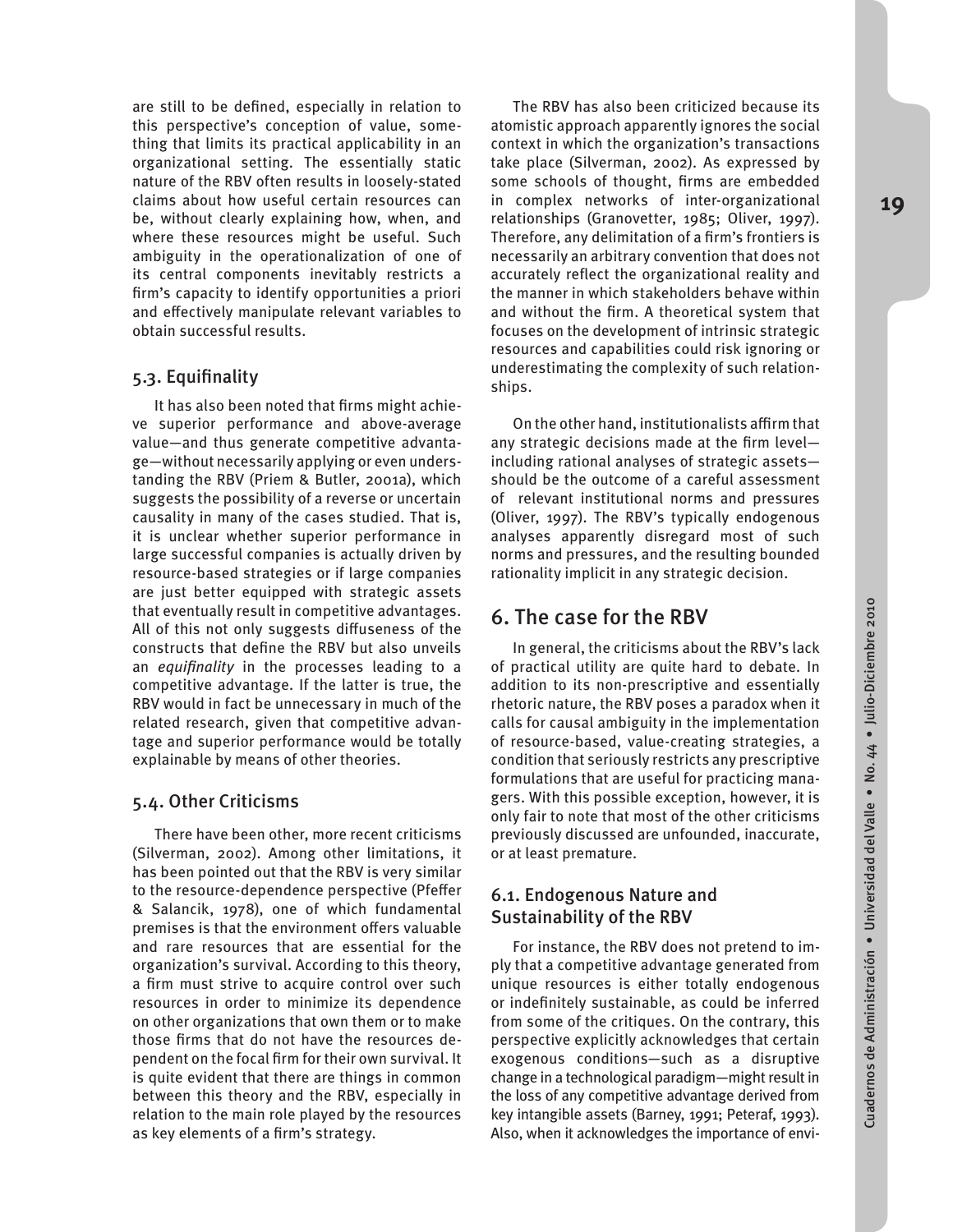ronmental factors in assuring the sustainability of a firm's competitive advantage, the RBV is actually endorsing the importance of considering norms and institutional pressures when making strategic decisions, thus counter-arguing some of the institutionalists' criticisms.

#### 6.2. ¿Tautology or Semantics?

On the other hand, although it is true that the RBV's definitions can be rephrased in a tautological form, such semantic acrobatics do not necessarily indicate that the theory itself is tautological. After all, almost any theoretical proposition could be restated so that it takes a tautological form, which does not imply that the theories it explains are tautological and hence analytical—per se. In fact, even if the RBV can be expressed in a tautological manner, the numerous empirical studies that build on its theses speak of its synthetic nature. On its alleged lack of practical utility, it is true that the RBV is essentially non-prescriptive, but many other theories were also of a descriptive type in their early stages (Barney, 2001).

Critics of the RBV have suggested that the RBV might acquire a synthetic form, one consistent with Popper's requirement that a system has empirical content, by incorporating a non-tautological definition and operationalization (Priem & Butler, 2001a, 2001b). To do so, citing Schoemaker's (1990) definition of competitive advantage as a "systematic creation of above-average returns", Priem and Butler suggested that *value*, rather than rareness, should be the criterion to determine development of a competitive advantage. Such a recommendation is supported on the fact that if firm must control at least one rare resource to consistently create above-average value, whereas the mere possession of rare resources does not guarantee above-average performance: rare and unique resources are thus a necessary, but not sufficient, condition of competitive advantage. Overall, implementing these suggestions would certainly improve the theoretical value of the RBV.

#### 6.3. Equifinality

Accusations of tautology have been counterargued in a relatively convincing manner by Barney and other authors (Barney, 2001). The critics themselves have opened a door to escape from the tautological dilemma when they suggest possible redefinitions of the RBV's central constructs (Priem & Butler, 2001a, 2001b), something which has attenuated this particular debate. The accusations of equifinality, however, are a different story: without doubt, some analyses of competitive advantage do manage to work out without involving a resource-based perspective. Having said this, though, it should be noted that the possibility of achieving a competitive advantage by means of different but equally effective combinations of organizational structure and value-creating strategies is a strong argument in favor of the RBV. That is, such equifinality is the best support for the asymmetry in resources and performance observed across different firms, a key point within the RBV's rationale. Also, the thesis that a fortunate combination of strategic assets embedded in the firm's structure and culture may result in a unique synergistic resource suggests some kind of path-dependence that somehow neutralizes the accusations of equifinality.

#### 6.4. Other Limitations

Regarding the accusations of the RBV being similar to the resource-dependence perspective (Pfeffer & Salancik, 1978), of it having an atomistic approach that ignores the social context in which transactions are embedded (Granovetter, 1985), and of the RBV authors dismissing norms and institutional pressures in their analyses (Oliver, 1997), the resource-based empirical research yields substantive evidence that these objections are neither fair nor accurate (Silverman, 2002). Moreover, in asserting the importance of key intangibles like organizational culture—that by definition incorporates social, normative, and institutional elements—these criticisms actually make a case for the RBV and its focus on strategic *intangible* assets.

#### 7. The pendulum swings once more…

Some authors' have suggested that a synthesis of the RBV with an environment-based view would yield a more complete strategy theory (Priem & Butler, 2001a). Such an integrative stance would also adequately address recent claims for an integration of complementary—and often apparently opposite—views and disciplines in the organizational sciences (Cockburn, Henderson, & Stern, 2000; Helfat & Peteraf, 2003). Current trends in strategy and RBV research seem to be heading that way: in a generalized attempt to enrich the development of knowledge, micro and macro issues are being balanced together, intrinsic and extrinsic factors are being pondered at the same time, opposite stances and seemingly contradictory views have been brought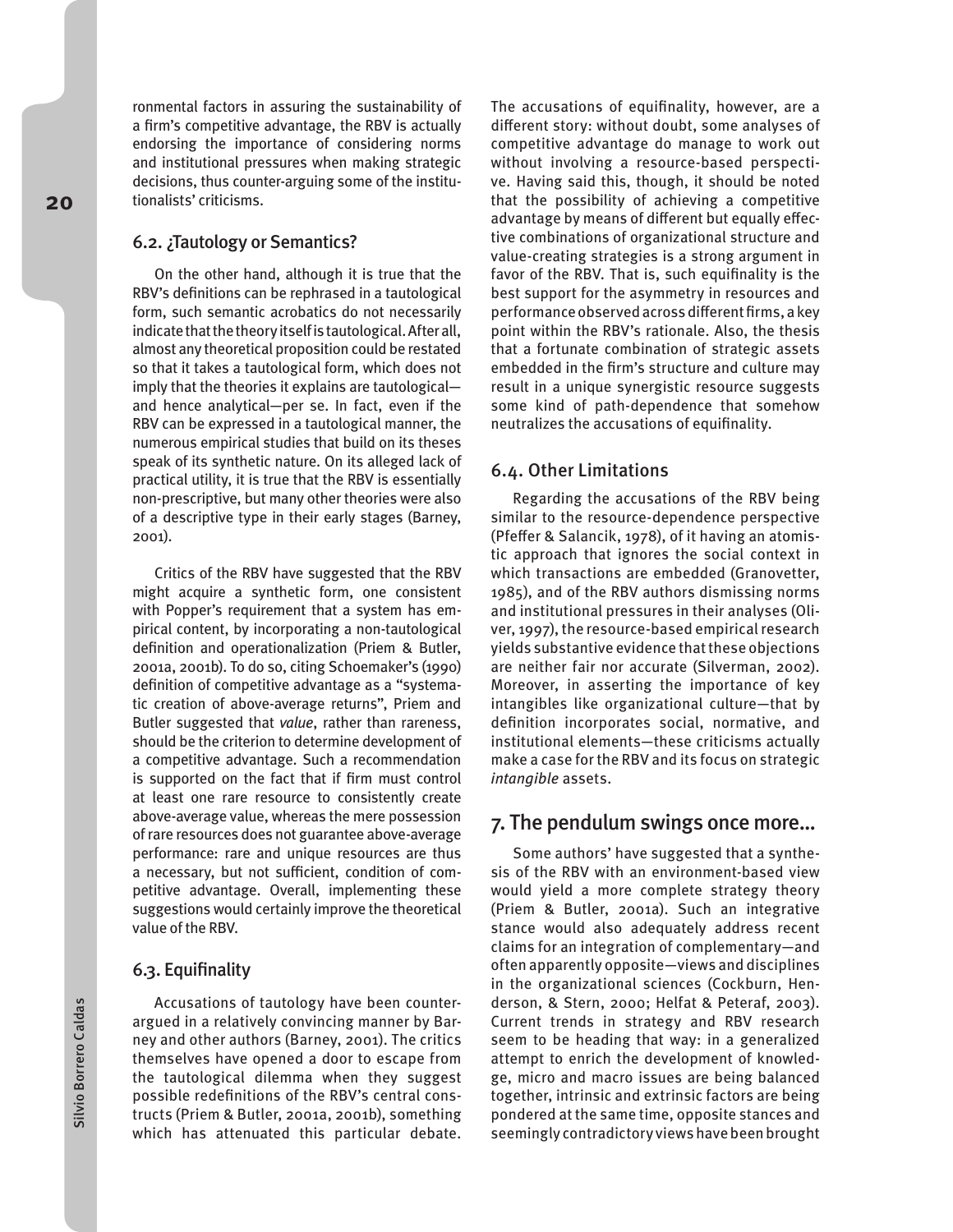closer to each other, and research questions are addressed using increasingly interdisciplinary approaches. Consistent with these tendencies, Hoskisson's pendulum seems to be swinging again towards a less firm-centered perspective. Even if such a shift is not intentional, the RBV and other theories based on it could be actually responding to some of the criticisms they have been subject to during the past years. Indeed, a modified RBV—one that is more aware of envi-

ronmental conditions relevant to the firm—could be the norm in the next future and thus follow the widespread integrationist trend. Figure 2 illustrates this plausible tendency.

If this pattern keeps up, it is not unlikely that researchers start considering RBV and IO Economics as complementary to each other, rather than opposite and mutually excluding alternatives. Such an integral scenario would certainly offer a more



complete picture of the organizational reality, which should prove to be useful in designing and implementing strategies that are more coherent both with the industrial environment and with the situational specificities of each firm. At the same time, an integrative stance could result in more prescriptive formulations of the RBV that can really be used by practitioners as a general management guide. If it is ever to become an effective rubric for practicing managers, the RBV must start addressing a number of key questions about how to identify, develop, and exploit strategic assets in order to achieve concrete outcomes for the firm (Connor, 2002), in the particular competitive context where the firm performs.

To be able to provide more potentially practical prescriptions, RBV scholars should engage in a closer dialogue with practicing managers, try to understand these managers' needs, and thus identify manners in which to apply the RBV in a real setting (Tywoniak,

2007). In particular, a more careful attention should be paid to small and medium enterprises (SMEs) and their specific needs. SME managers typically deal with short-term pressures and cost-focused operations in a reactive manner (Connor, 2002). Under these circumstances, strategic decision-making is often driven by external forces, rather than by the development of key internal resources, which evidently restricts a practical application of the RBV theses. A resource-based perspective specifically targeted at SMEs poses a potentially rich research vein, especially given the fact that this type of businesses accounts for a substantial proportion of many nations' gross domestic products.

Another potential area for continued research is that of stakeholder management (Hsieh, 2008), which involves a more integrative approach than has usually been the RBV case. A perspective that considers the processes and transactions that take place between **21**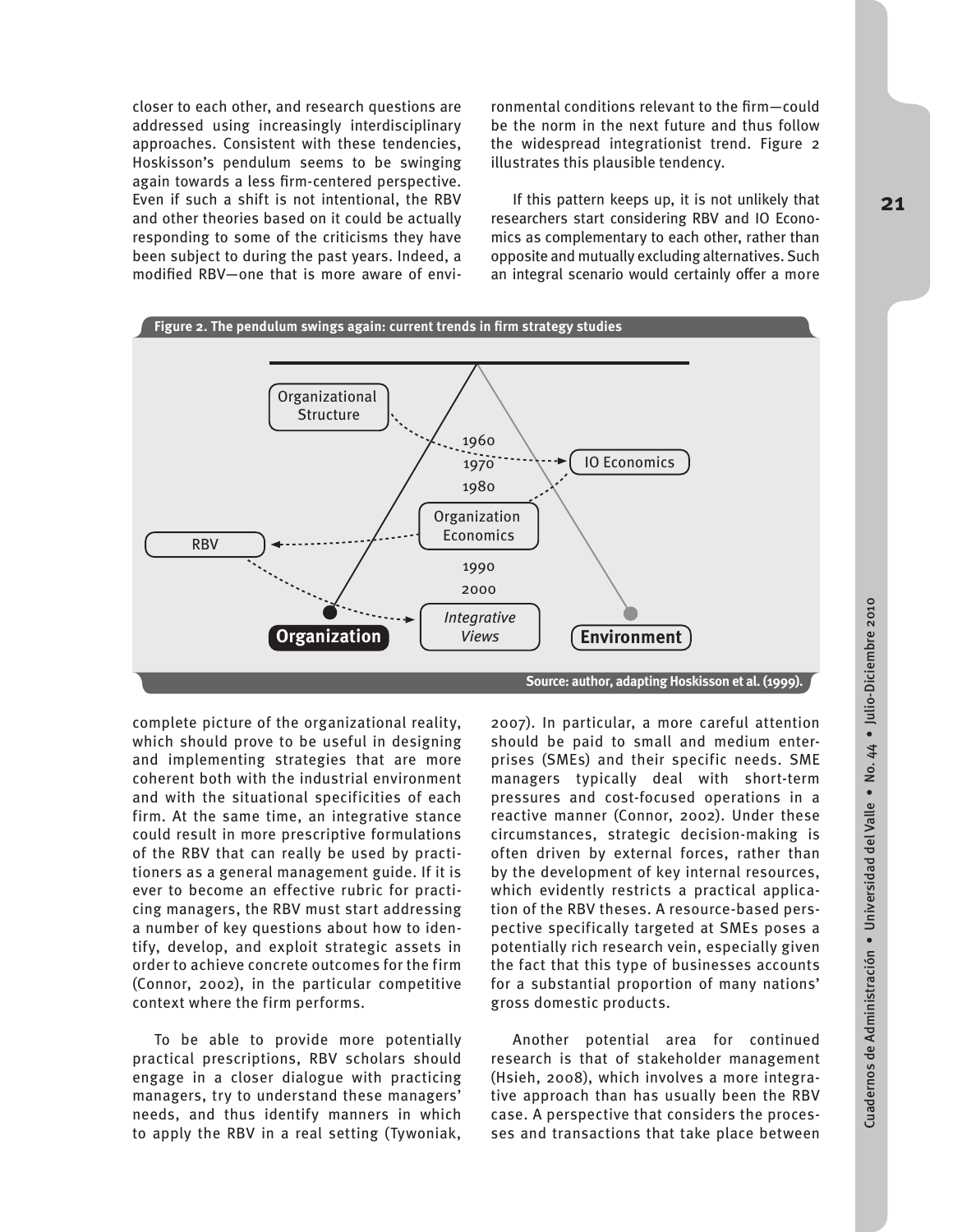the focal organization and its stakeholders as intangible strategic resources would offer a more dynamic type of RBV, not only expanding its theoretical know-how but also improving its utility as a practical tool for management.

In their moment, critics may have been right when they affirmed that the RBV was not quite a complete theory in its original form and that much had to be done before this perspective could be validated as a theoretical system (Connor, 2002; Priem & Butler, 2001a, 2001b). With the advantage of retrospection, though, it is now evident that Wernerfelt's and Barney's theses were diamonds in the rough. Aided by the progressive influx of two decades of additional studies, the RBV has evolved into a solid body of theory that—directly and indirectly drives much of today's research on strategy. The sheer volume of resource-based literature, together with the evident influence of the RBV on other disciplines such as the knowledgebased theory of the firm (Grant, 1996) and theories of dynamic capabilities (Eisenhardt & Martin, 2000; Teece et al., 1997), provides solid and abundant evidence of the RBV's theoretical transcendence and of its quality as a theoretical system in its own right.

# 8. Corolary

All things considered, extant literature and empirical evidence suggests that the strategic pendulum is swinging once again away from the organization's core, albeit not completely. Indeed, the integrationist stance that is becoming increasingly common throughout other disciplines seems to have also permeated the strategy field. Even more relevant to practitioners, such apparent trend towards a balance between the inner structure and the environment surrounding the firm could signal a growing preference for more integrative and harmonic stances. That is, today's managers might be prone to a more balanced pendulum, one that seeks a compromise between previously radical and opposing views such as the RBV and the IO Economics. The RBV theorists once argued that the firms' dissatisfaction with the IO postulates called for a more firmcentered approach. Ironically, after two decades, the same arguments could be applied to the RBV: the value of the RBV notwithstanding, practitioners are probably dissatisfied with this perspective as a management tool. It might be time for a more balanced perspective.

# 9. References

- Amit, R. & Schoemaker, P.J.H. (1993). Strategic Assets and Organizational Rent. *Strategic Management Journal, 14*(1), 33-46.
- Ansoff, H.I. (1965). *Corporate strategy: An analytic approach to business policy for growth and expansion*. New York, NY: McGraw-Hill.
- Barnard, C.I. (1938). *The Functions of the Executive*. *Cambridge, MA: Harvard University Press.*
- Barney, J.B. (1991). Firm Resources and Sustained Competitive Advantage. *Journal of Management, 17*(1), 99-120.
- Barney, J.B. (2001). Is the Resource-based 'View' a Useful Perspective for Strategic Management Research? Yes. *Academy of Management Review, 26*(1), 41.
- Coase, R.H. (1937). The nature of the firm. *Economica, 4*, 386-405.
- Cockburn, I.M., Henderson, R.M. & Stern, S. (2000). Untangling the origins of competitive advantage. *Strategic management journal, 21*(Special), 1123-1146.
- Connor, T. (2002). The resource-based view of strategy and its value to practising managers. *Strategic Change (Formerly Journal of Strategic Change), 11*(6), 307-316.
- Chandler, A.D. (1962). *Strategy and Structure: Chapters in the History of the Industrial Enterprise*. Cambridge, MA: MIT Press.
- Eisenhardt, K.M. & Martin, J.A. (2000). Dynamic capabilities: what are they? *Strategic Management Journal, 21*(10-11), 1105-1121.
- Fama, E.F. (1980). Agency Problems and the Theory of the Firm. *Journal of Political Economy, 88*(2), 288-307.
- Granovetter, M. (1985). Economic Action and Social Structure: The Problem of Embeddedness. *American Journal of Sociology, 91*, 481-510.
- Grant, R.M. (1991). The Resource-Based Theory of Competitive Advantage: Implications for Strategy Formulation. *California Management Review, 33*(3), 114-135.
- Grant, R.M. (1996). Toward a Knowledge-Based Theory of the Firm. *Strategic Management Journal, 17*, 109-122.
- Helfat, C.E. & Peteraf, M.A. (2003). The dynamic resource-based view: capability lifecycles. *Strategic management journal, 24*(10), 997- 1010.